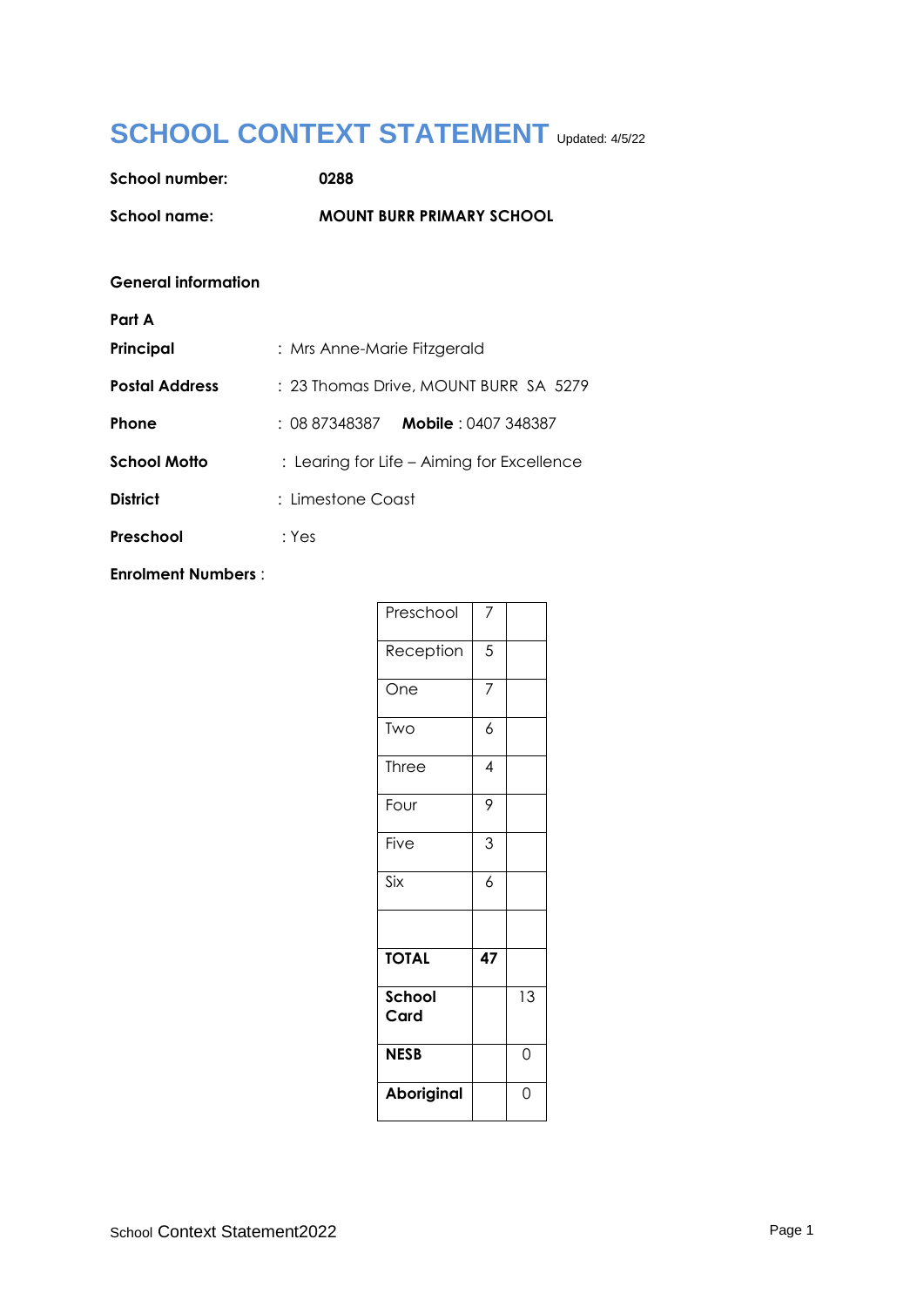# **Part B**

**School e-mail address** dl.0288.info@schools.sa.edu.au **Staffing numbers** 4.4 (R-7) **OSHC**  $N<sub>0</sub>$ **Enrolment trends** Remain stable **Year of opening** 1972 **Public transport access**  $N<sub>0</sub>$ **Students (and their welfare)**

#### *General characteristics*

Mount Burr Primary School is a small country school located in the timber town of Mount Burr in the Limestone Coast of South Australia. Employment is resitricted to the surrounding districts, i.e. Timber mill, Kimberley Clark (paper manufacturer), local businesses in Millicent or the surrounding frarms. Family situation cover a wide range of the economic and social spectrum. Students may experience a number of significant changes in their family situation throughout their school years.

#### *Student management*

All school staff are familiar with the student well being and anti-bullying policy of the

School. Staff and students are familiar with the Randall Clinch "Attitude by Choice" program. The school discipline policy encourages logical consequences and restorative justice.

## *Student government*

School leaders as well as a leadership group are elected at the beginning of each year and student voice is actively encouraged.

*Special programmes* SSO time supports student learning

## **Key School Policies**

## *Learning for Life-Aiming for Excellence*

## **Learning to Be**

Learning to have an understanding of who you are and you're potential.

*We will work as a school community to develop respectful, persistent, resourceful, students who have integrity and a sense of humour.*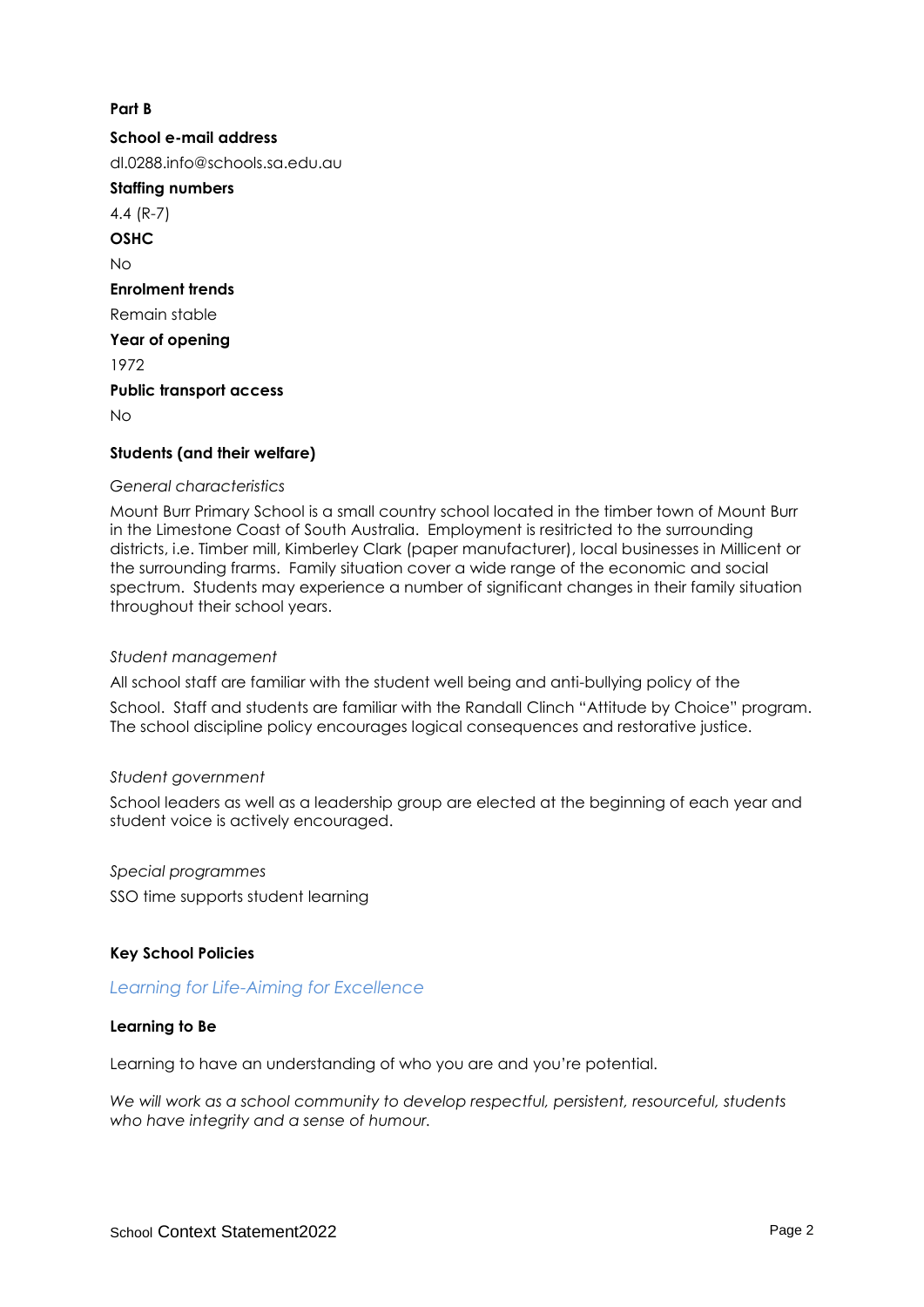# **Learning to Live Together**

Learning to belong and effectively contribute within a community.

We well work as a school community to develop tolerant, resilient students who have *empathy and are able to resolve conflict appropriately.*

#### **Learning to Know**

Learning to discover knowledge for use in future experiences.

*We will work as a school community to develop multi-literate students who engage, inquire and question to develop high academic skills.*

## **Learning to Do**

Learning to research, consider, apply and reflect upon knowledge.

*We will work as a school community to develop students with skills for future learning.*

## **Curriculum**

#### *Subject offerings*

Mount Burr Primary School endeavours to offer a balanced curriculum in the eight areas of study. Our current staff, offer strong bases in Maths, English, Physical Education & Health, Science & Technology including ICT and The Arts.

## *Special curriculum features*

Mount Burr Primary is a lead school in STEM. Italian is taught across the school. An instrumental music program is offered. Shared sessions occur between the Preschool and R/1 class, facilitating a smooth transition between Preschool and School.

## *Teaching methodology*

Mount Burr Primary School is an open space construction with multi year levels in all classes. Teachers use a variety of teaching strategies from explicit teaching to open ended problem solving depending on the learning styles.

## *Assessment procedures and reporting*

The assessment programme involves formal testing including NAPLAN tests in years 3, 5 and 7 and anecdotal evidence. Individual gaol setting meetings are held throughout the year with written reports in Terms 2 and 4.

#### *Joint programmes*

Students participate in the Pines Sports Day, a combined school sports day with four other local small schools.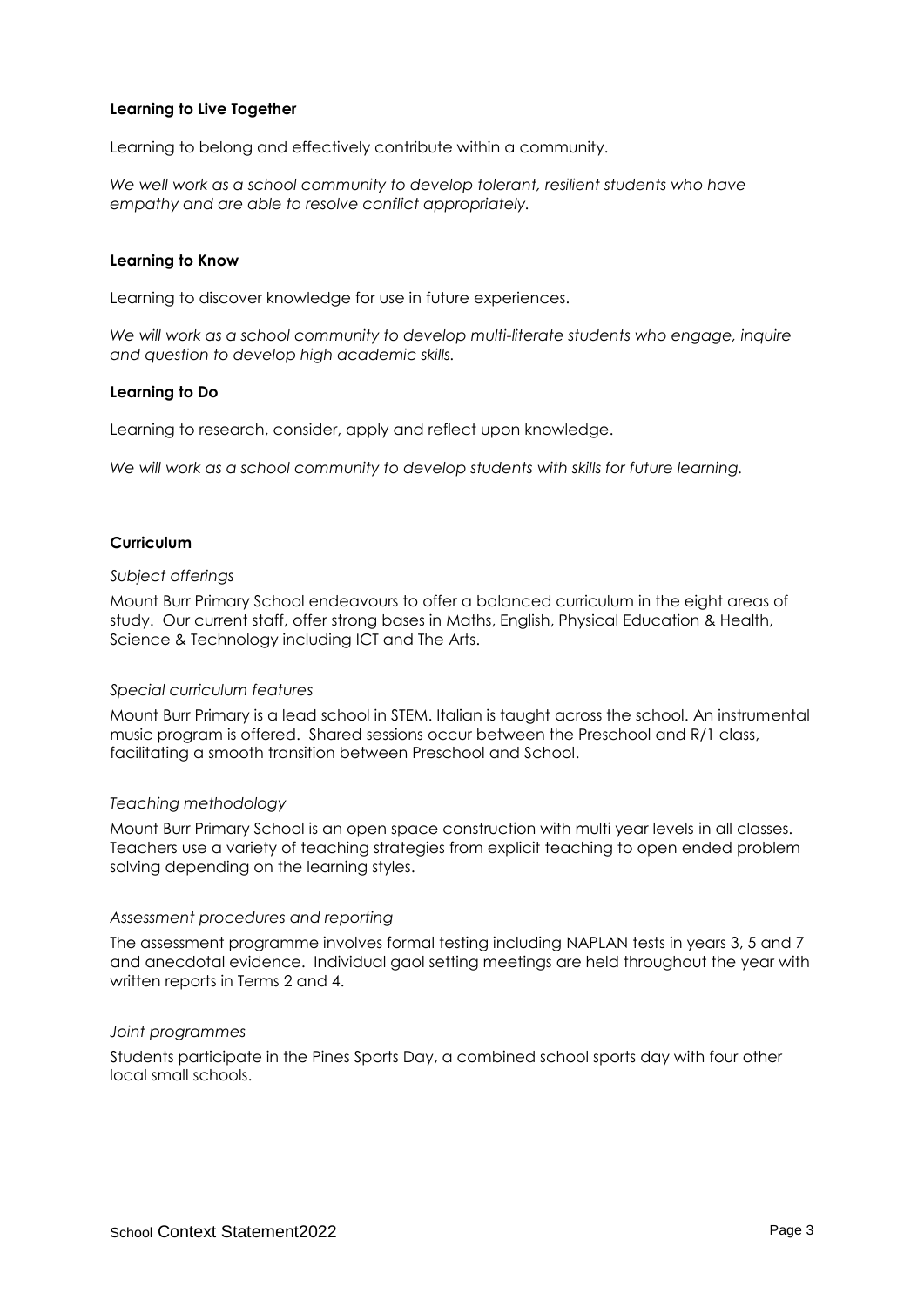# **Sporting Activities**

Students are involved in a daily fitness/health programme. The school has its own athletics sports day in Term 1 followed by the inter-school sports day. Students have been selected for SAPSASA in football, netball, cricket, soccer, athletics and tennis with a number of students participating in cross country and the annual Millicent football/netball gala day.

## **Other Co-Curricular Activities**

## *General*

The students perform in an end-of-year concert and share their learning at our assemblies, which are held twice a term.

## **Staff (and their welfare)**

*Staff profile*

Staffing is stable, with a variety of skills and experiences.

# **School Facilities**

## Buildings and Grounds

The Mount Burr Primary School is an open space construction which has undergone extensive renovations over the last few years. Interior glass walls have been installed, the wet areas have been upgraded to include a kitchen. A computer replacement program has been established, a new nature playground, adventure playgrounds and outdoor shelter areas have been erected. A great deal of consideration has been given to the appearance of the school to enable it to blend with the local environment. Our buildings are attractive and we have established well-cared for grounds. The Preschool is self contained in a separate building.

Cooling Reverse cycle air conditioning and heating is installed in all learning areas.

Student facilities A kitchen is available for student cooking etc. The school provide students with individual learning devices

Staff facilities The staffroom is provided

Access for students and staff with disabilities Access is available

## *Access to bus transport*

A bus provides transport for country students.

All other children live in the township within walking distance of the school.

Buses need to be hired for school excursions.